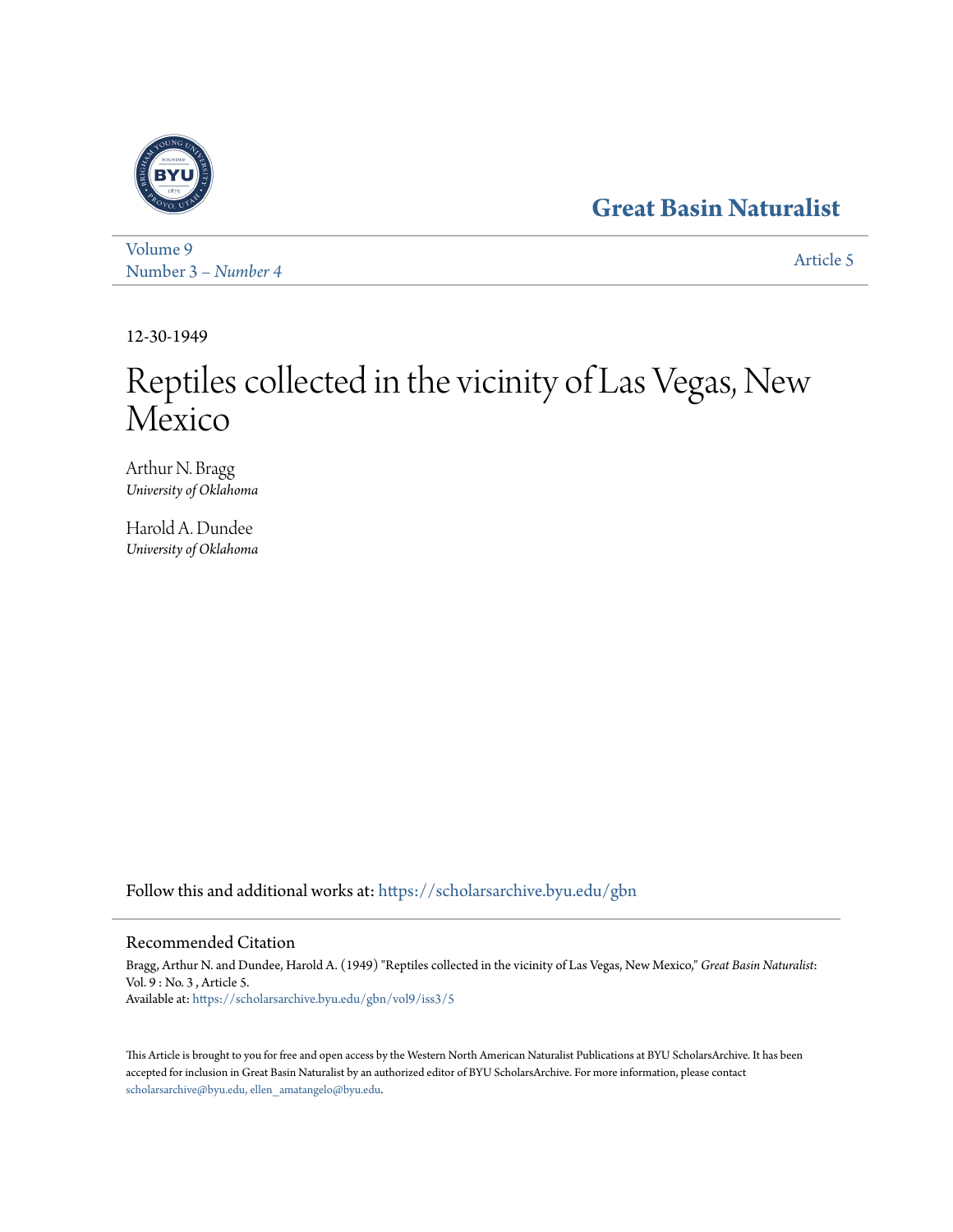# REPTILES COLLECTED IN THE VICINITY OF LAS VEGAS, NEW MEXICO

#### ARTHUR N. BRAGG and HAROLD A. DUNDEE University of Oklahoma Norman, Oklahoma

While engaged in a study of amphibia in the region of Las Vegas, San Miguel County, New Mexico in the summer of 1940 (Bragg, 1941), the senior author made collections of reptiles as opportunity afforded. The following annotated list summarizes the field notes of the senior author. The determinations, unless otherwise listed, have been made by the junior author. The specimens have been placed in the University of Oklahoma Museum, Division of Zoology, and the numbers quoted are from that collection (UOMZ).

Terrapene ornata (Agassiz). This animal occurs sparingly in the short-grass area about Las Vegas. Only two specimens were seen; but on a trip south in late August, they became quite abundant on the road (highway 85) just south of the Pecos River, not far from Dilia, and continued to be plentiful as far south and east as Tucumcari.

It is of interest that this species is the only turtle which could be found at Las Vegas and the local residents knew of no other. UOMZ <sup>25170</sup> from Las Vegas has been retained.

Thamnophis radix haydcnii. This garter snake is extremely abundant about all permanent water and the larger temporary pools and ditches in the vicinity of Las Vegas. In such situations it feeds upon frogs and metamorphosing tadpoles. None were seen in the higher reaches of the valley of Gallinas Creek, but from Montezuma southward through Las Vegas, several specimens could be secured within <sup>a</sup> half hour along the stream by day or by night. It was also common about seepage pools and irrigation ditches on the high short-grass mesas and it entered the Transition Zone in the pinyon-juniper association along the valleys of streams.

Specimens from Las Vegas are numbered 25224-7.

Thamnophis elcgans vagrans (Baird and Girard). One specimen (25201) was brought in by a student who collected it at El Porvenir, a small settlement on a branch of Gallinas Creek at about 8,000 feet altitude, some 15 miles north of Las Vegas. Nos. 25206 and 25231 were taken at Las Vegas.

Diadophis punctatus arnyi (Kennicott). Two specimens (25203-4) of this ring-neck snake were presented by a local resident who had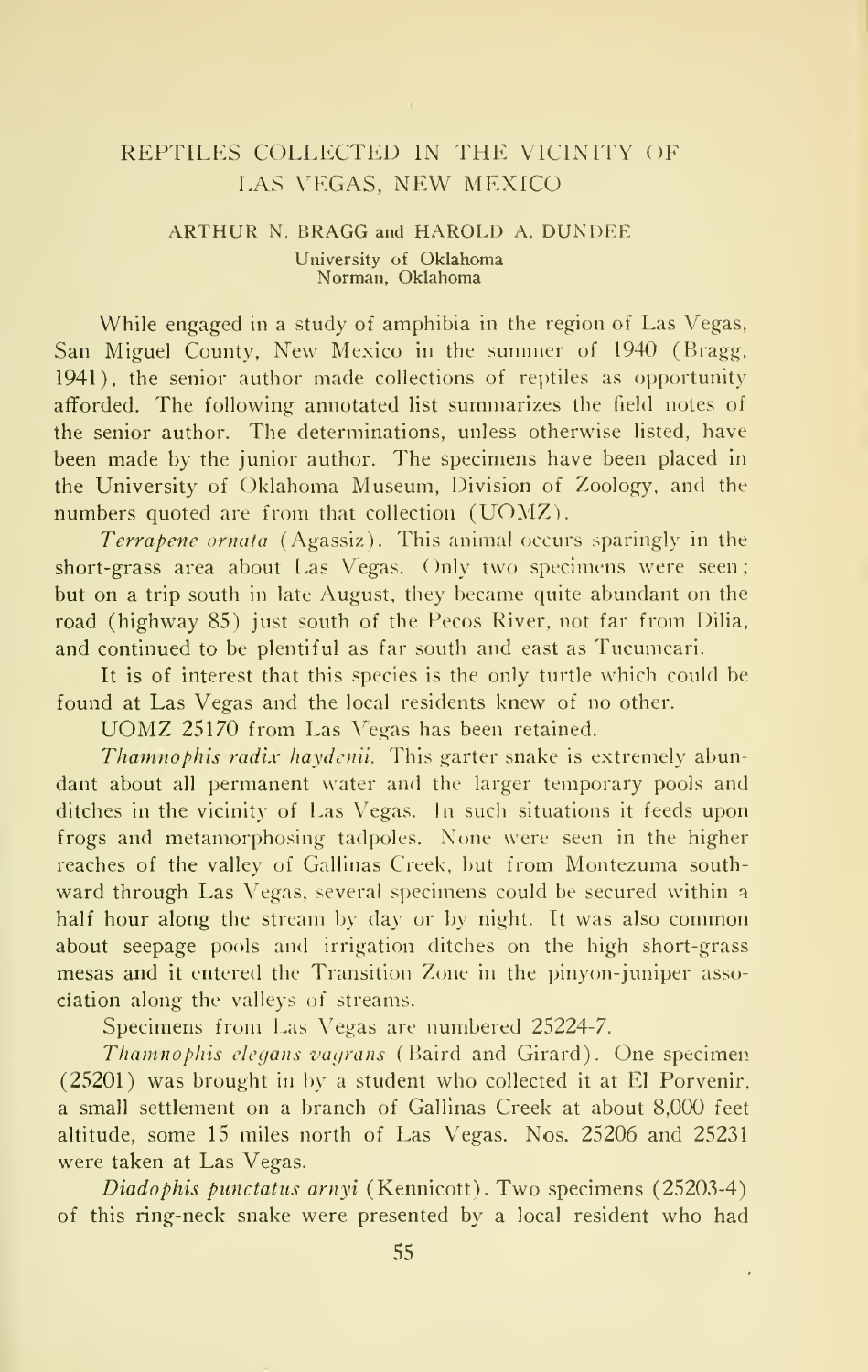collected them from under a rock in Box Canyon, seven miles south of Las Vegas. The species may be quite rare here since this record is apparently the hrst for the state and represents a substantial range extension from the nearest reported locality, Trinidad, Las Animas County, Colorado (Blanchard. 1942). The specimens are too badly shriveled to facilitate accurate scale counts.

Crotalus v. viridis Rafinesque. Rattlesnakes are rare in the vicinity of Las Vegas as well as in the mountains to the north. None were taken alive. A single mutilated specimen (24967) was secured atop the mesa at the Las Vegas airport in August. The attendant mentioned that he had seen four other rattlers which had been killed near this same location during the past year.

Gambelia tv. wislizenii (Baird and Girard). As might be expected from its type locality at Santa Fe, New Mexico, the leopard lizard occurs about Las Vegas. It seems, here as elsewhere, limited to areas of large rocks. It is not so numerous at the other lizards found, only two individuals having been seen during the summer. One of these was handled and examined closely while alive, but no specimens were secured for preservation.

Holbrookia  $m$ , maculata X approximans. Intergrades are to be expected in this region and the two specimens taken (25248, 25251), both from Las Vegas, are inadequate to allow a thorough analysis of the population. C)ther specimens were noted but at first were confused with Sceloporus and, therefore, no exact data on the local distribution and abundance are available.

Sceloporus g. graciosus Baird and Girard. As suggested by Smith (1946, p. 251) the range of this species may be more extensive than is known. A single specimen (25656) from Las Vegas extends the range somewhat southeastward.

Sceloporus undulatus tristichus Cope. This subspecies was very abundant both at Las Vegas and at Montezuma. 7 miles northwest of Las Vegas. It inhabits the plains and mesas as well as the wooded hillsides. It seemed to be more abundant than the horned lizard in the Transition Zone but the latter far outnumbered it on the plains.

Nos. 25250, 25657-8 are retained.

Phrynosoma cornutum (Harlan). This horned lizard was not found at Las Vegas and it is very doubtful if it occurs there. Two specimens were brought, however, from Clayton, Union County, about 130 miles to the northeast, where it was declared by its collector to be quite common.

Phrynosoma douglassii hernandesi (Girard). This is the most